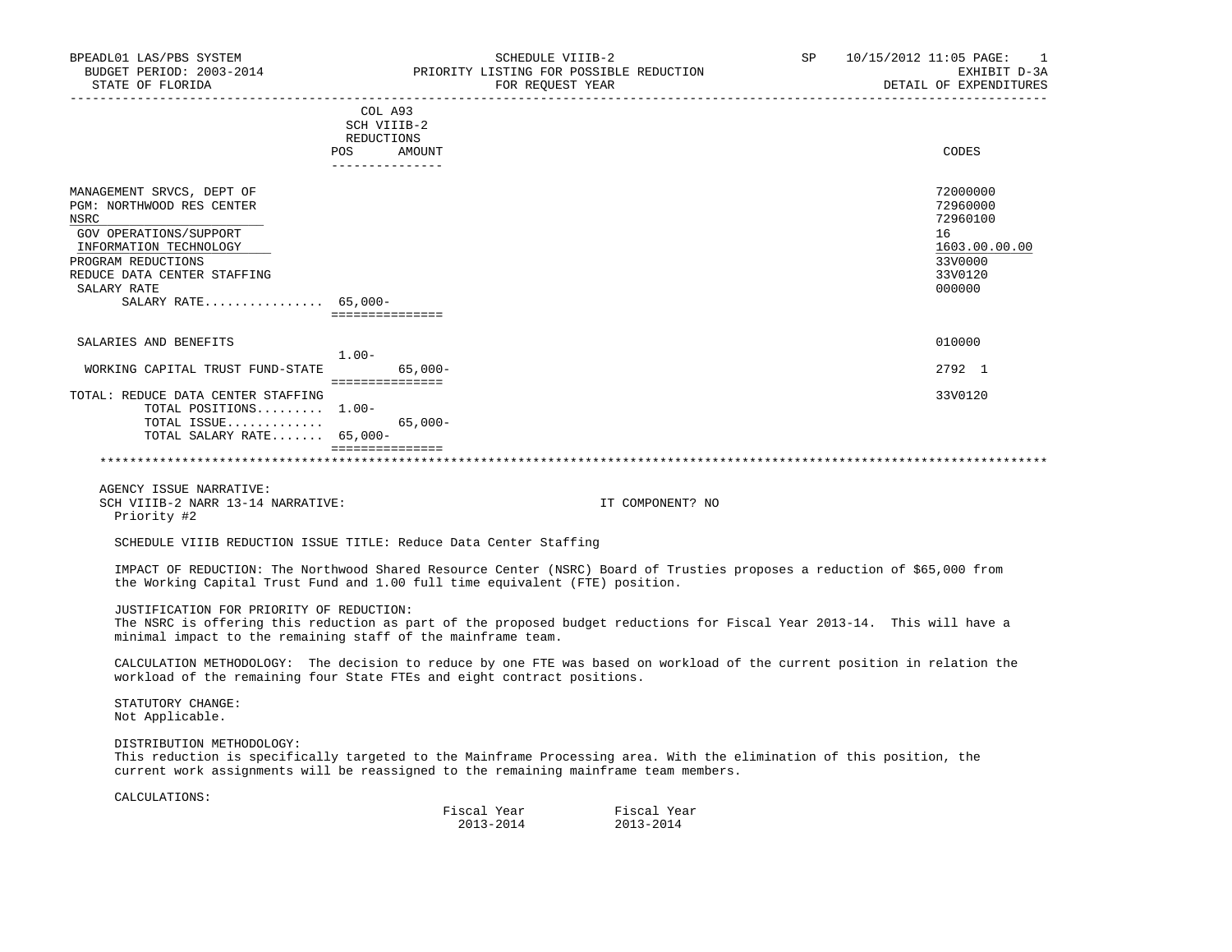| BPEADL01 LAS/PBS SYSTEM<br>BUDGET PERIOD: 2003-2014<br>STATE OF FLORIDA                                                                                                 |                                                                       | SCHEDULE VIIIB-2<br>PRIORITY LISTING FOR POSSIBLE REDUCTION<br>FOR REQUEST YEAR |        | ------------------- |          | SP 10/15/2012 11:05 PAGE:<br>2<br>EXHIBIT D-3A<br>DETAIL OF EXPENDITURES      |
|-------------------------------------------------------------------------------------------------------------------------------------------------------------------------|-----------------------------------------------------------------------|---------------------------------------------------------------------------------|--------|---------------------|----------|-------------------------------------------------------------------------------|
|                                                                                                                                                                         | COL A93<br>SCH VIIIB-2<br>REDUCTIONS<br>POS AMOUNT<br>_______________ |                                                                                 |        |                     |          | CODES                                                                         |
| MANAGEMENT SRVCS, DEPT OF<br>PGM: NORTHWOOD RES CENTER<br>NSRC<br>GOV OPERATIONS/SUPPORT<br>INFORMATION TECHNOLOGY<br>PROGRAM REDUCTIONS<br>REDUCE DATA CENTER STAFFING |                                                                       |                                                                                 |        |                     |          | 72000000<br>72960000<br>72960100<br>16<br>1603.00.00.00<br>33V0000<br>33V0120 |
| Salaries and Benefits - 010000<br>Positions                                                                                                                             |                                                                       | (65,000)                                                                        | (1.00) |                     |          |                                                                               |
| Reduction Total: (65,000)                                                                                                                                               |                                                                       |                                                                                 |        |                     |          |                                                                               |
| POSITION DETAIL OF SALARIES AND BENEFITS:                                                                                                                               |                                                                       |                                                                                 |        |                     |          | LAPSE LAPSED SALARIES                                                         |
|                                                                                                                                                                         |                                                                       | FTE BASE RATE ADDITIVES BENEFITS                                                |        |                     | SUBTOTAL | % AND BENEFITS                                                                |
| A93 - SCH VIIIB-2 REDUCTIONS                                                                                                                                            |                                                                       |                                                                                 |        |                     |          |                                                                               |
| CHANGES TO CURRENTLY AUTHORIZED POSITIONS<br>RA02 RATE & SALARY ADJ - FTE - NO BENEFITS<br>00001 001                                                                    | $1.00-$                                                               | $65,000-$<br>____________________________                                       |        |                     |          | 65,000- 0.00 65,000-                                                          |
| TOTALS FOR ISSUE BY FUND<br>2792 WORKING CAPITAL TRUST FUND                                                                                                             |                                                                       |                                                                                 |        |                     |          | $65,000-$                                                                     |
|                                                                                                                                                                         |                                                                       | $1.00 - 65,000 -$                                                               |        |                     | 65,000-  | --------------<br>$65,000 -$                                                  |
|                                                                                                                                                                         |                                                                       |                                                                                 |        |                     |          | ==============                                                                |
|                                                                                                                                                                         |                                                                       |                                                                                 |        |                     |          |                                                                               |
| REDUCE MAINFRAME SUPPORT<br>SPECIAL CATEGORIES<br>CONTRACTED SERVICES                                                                                                   |                                                                       |                                                                                 |        |                     |          | 33V0130<br>100000<br>100777                                                   |
| WORKING CAPITAL TRUST FUND-STATE                                                                                                                                        | 368,000-                                                              |                                                                                 |        |                     |          | 2792 1                                                                        |
|                                                                                                                                                                         |                                                                       |                                                                                 |        |                     |          |                                                                               |
| AGENCY ISSUE NARRATIVE:<br>SCH VIIIB-2 NARR 13-14 NARRATIVE:<br>Priority #3                                                                                             |                                                                       |                                                                                 |        | IT COMPONENT? NO    |          |                                                                               |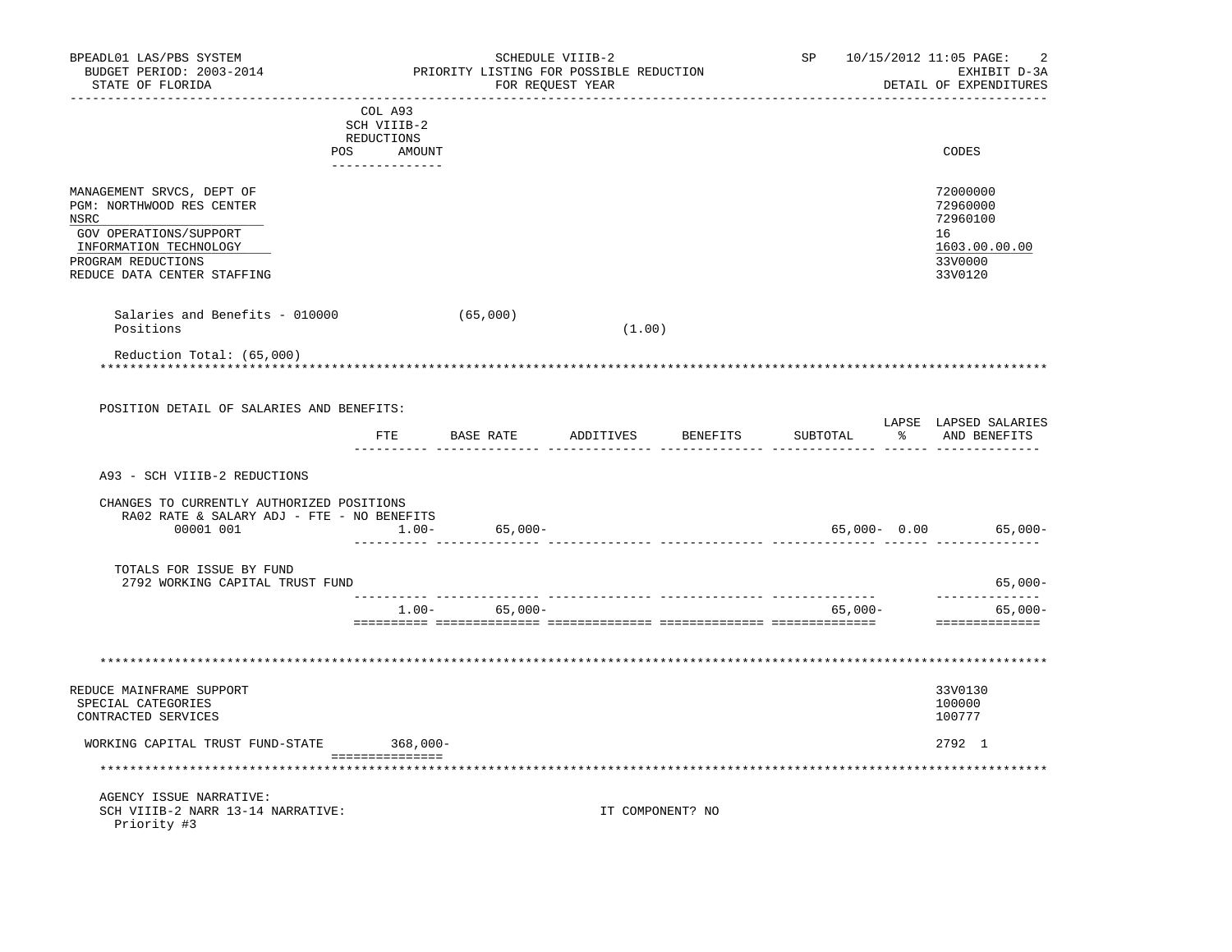-----------------------------------------------------------------------------------------------------------------------------------

|     | --------------- |       |
|-----|-----------------|-------|
| POS | AMOUNT          | CODES |
|     | REDUCTIONS      |       |
|     | SCH VIIIB-2     |       |
|     | COL A93         |       |

 MANAGEMENT SRVCS, DEPT OF 72000000 PGM: NORTHWOOD RES CENTER 72960000<br>NSRC 72960100 NSRC 72960100 \_\_\_\_\_\_\_\_\_\_\_\_\_\_\_\_\_\_\_\_\_\_\_\_\_\_

GOV OPERATIONS/SUPPORT 16<br>
INFORMATION TECHNOLOGY 1603.00.00

## INFORMATION TECHNOLOGY 1603.00.00.00 \_\_\_\_\_\_\_\_\_\_\_\_\_\_\_\_\_\_\_\_\_\_\_\_\_\_ \_\_\_\_\_\_\_\_\_\_\_\_\_ PROGRAM REDUCTIONS 33V0000 33V0000 33V0000 33V0000 33V0000 33V0000 33V0000 33V0000 33V0000 33V0000 33V0000 33V0000 33V0000 33V0130 REDUCE MAINFRAME SUPPORT

 SCHEDULE VIIIB REDUCTION ISSUE TITLE: Reduce Mainframe Support

IMPACT OF REDUCTION:

 The Northwood Shared Resource Center (NSRC) Board of Trusties proposes a reduction of \$368,000 from the Working Capital Trust Fund for mainframe support.

## JUSTIFICATION FOR PRIORITY OF REDUCTION:

 The NSRC is offering this reduction as part of the proposed budget reductions for Fiscal Year 2013-14. This reduction will have a minimal impact to the remaining staff of the mainframe team.

CALCULATION METHODOLOGY:

 The decision to reduce by two contract staff was based on workload of the current positions in relation the workload of the remaining five State FTEs and six contract positions.

 STATUTORY CHANGE: Not Applicable.

DISTRIBUTION METHODOLOGY:

 This reduction is specifically targeted to the Mainframe Processing area. With the elimination of this position, the current work assignments will be reassigned to the remaining mainframe team members.

CALCULATIONS:

|                     |        | Fiscal Year<br>$2013 - 2014$ |
|---------------------|--------|------------------------------|
| Contracted Services | 100777 | (368,000)                    |

 Reduction Total: (368,000) \*\*\*\*\*\*\*\*\*\*\*\*\*\*\*\*\*\*\*\*\*\*\*\*\*\*\*\*\*\*\*\*\*\*\*\*\*\*\*\*\*\*\*\*\*\*\*\*\*\*\*\*\*\*\*\*\*\*\*\*\*\*\*\*\*\*\*\*\*\*\*\*\*\*\*\*\*\*\*\*\*\*\*\*\*\*\*\*\*\*\*\*\*\*\*\*\*\*\*\*\*\*\*\*\*\*\*\*\*\*\*\*\*\*\*\*\*\*\*\*\*\*\*\*\*\*\*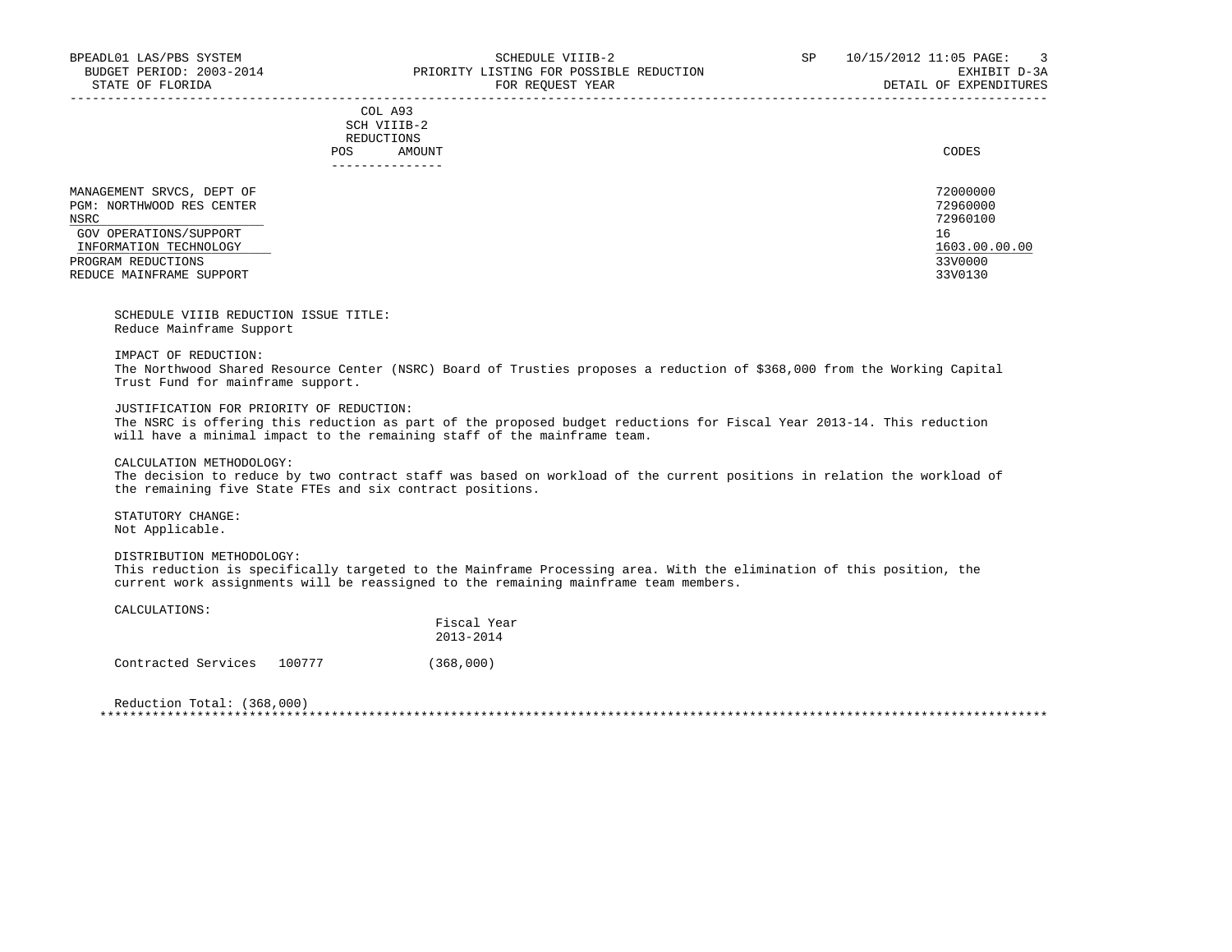|                                                                                                                                                                     | COL A93<br>SCH VIIIB-2<br>REDUCTIONS<br>AMOUNT<br><b>POS</b> | CODES                                                              |
|---------------------------------------------------------------------------------------------------------------------------------------------------------------------|--------------------------------------------------------------|--------------------------------------------------------------------|
| MANAGEMENT SRVCS, DEPT OF<br>PGM: NORTHWOOD RES CENTER<br>NSRC<br>GOV OPERATIONS/SUPPORT<br>INFORMATION TECHNOLOGY<br>PROGRAM REDUCTIONS<br>REDUCTION FOR MAINFRAME |                                                              | 72000000<br>72960000<br>72960100<br>16<br>1603.00.00.00<br>33V0000 |
| CONSOLIDATION<br>SPECIAL CATEGORIES<br>COMPUTER RELATED EXPENSES                                                                                                    |                                                              | 33V0140<br>100000<br>100644                                        |
| WORKING CAPITAL TRUST FUND-STATE                                                                                                                                    | $300,000 -$                                                  | 2792 1                                                             |
|                                                                                                                                                                     |                                                              |                                                                    |

 AGENCY ISSUE NARRATIVE: SCH VIIIB-2 NARR 13-14 NARRATIVE: IT COMPONENT? NO Priority #4

 SCHEDULE VIIIB REDUCTION ISSUE TITLE: Reduction for Mainframe Consolidation

IMPACT OF REDUCTION:

 The Northwood Shared Resource Center (NSRC) Board of Trusties proposes a reduction of \$300,000 from the Working Capital Trust Fund for mainframe consolidation.

JUSTIFICATION FOR PRIORITY OF REDUCTION:

 In accordance with Chapter 282, F.S, the State of Florida operates three Primary Data Centers to support state agencies. All three PDCs (NSRC, Southwood Shared Resource Center ("SSRC") and Northwest Regional Data Center (NWRDC) operate Mainframe environments (hardware, software, and support staff); however, this effort will pertain to only NSRC and SSRC. The main goal of this request is to engage a vendor to make an in depth analysis of the two Primary Data Center Mainframe environments and to provide a study to determine the feasibility of any optimization opportunities of all or part of Mainframe services currently operating in the two data centers in order to provide better service for the agencies and reduce the cost of managing the Mainframe environments. The NSRC is offering this reduction as part of the proposed budget reductions for Fiscal Year 2013-14.

## CALCULATION METHODOLOGY: The amount is an estimate of the savings that will realized with the merger of the elimination of the mainframe development hardware.

 STATUTORY CHANGE: Not Applicable.

 DISTRIBUTION METHODOLOGY: This reduction is specifically targeted to the Mainframe Processing area.

CALCULATIONS:

Fiscal Year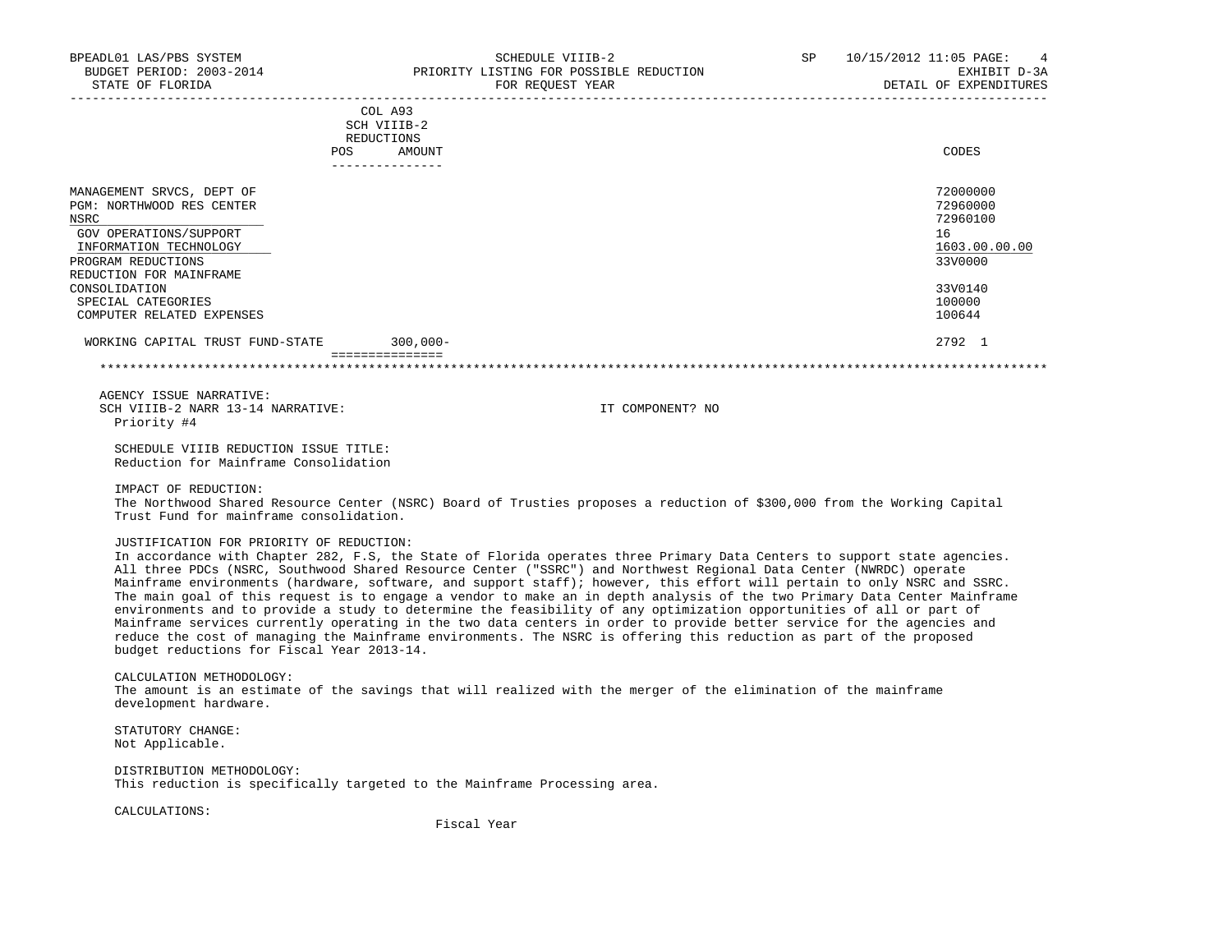| BPEADL01 LAS/PBS SYSTEM<br>BUDGET PERIOD: 2003-2014<br>STATE OF FLORIDA                                                                                             | SCHEDULE VIIIB-2<br>PRIORITY LISTING FOR POSSIBLE REDUCTION<br>FOR REQUEST YEAR                                                                                                                                                                                                                                                                                                                                                                                                                                                                                                                                                                                                                                                                                                                                                                                                                                                                                                              | SP | 10/15/2012 11:05 PAGE:<br>-5<br>EXHIBIT D-3A<br>DETAIL OF EXPENDITURES |
|---------------------------------------------------------------------------------------------------------------------------------------------------------------------|----------------------------------------------------------------------------------------------------------------------------------------------------------------------------------------------------------------------------------------------------------------------------------------------------------------------------------------------------------------------------------------------------------------------------------------------------------------------------------------------------------------------------------------------------------------------------------------------------------------------------------------------------------------------------------------------------------------------------------------------------------------------------------------------------------------------------------------------------------------------------------------------------------------------------------------------------------------------------------------------|----|------------------------------------------------------------------------|
|                                                                                                                                                                     | COL A93                                                                                                                                                                                                                                                                                                                                                                                                                                                                                                                                                                                                                                                                                                                                                                                                                                                                                                                                                                                      |    |                                                                        |
|                                                                                                                                                                     | SCH VIIIB-2                                                                                                                                                                                                                                                                                                                                                                                                                                                                                                                                                                                                                                                                                                                                                                                                                                                                                                                                                                                  |    |                                                                        |
|                                                                                                                                                                     | REDUCTIONS<br>POS AMOUNT                                                                                                                                                                                                                                                                                                                                                                                                                                                                                                                                                                                                                                                                                                                                                                                                                                                                                                                                                                     |    | CODES                                                                  |
|                                                                                                                                                                     | _______________                                                                                                                                                                                                                                                                                                                                                                                                                                                                                                                                                                                                                                                                                                                                                                                                                                                                                                                                                                              |    |                                                                        |
| MANAGEMENT SRVCS, DEPT OF<br>PGM: NORTHWOOD RES CENTER<br>NSRC<br>GOV OPERATIONS/SUPPORT<br>INFORMATION TECHNOLOGY<br>PROGRAM REDUCTIONS<br>REDUCTION FOR MAINFRAME |                                                                                                                                                                                                                                                                                                                                                                                                                                                                                                                                                                                                                                                                                                                                                                                                                                                                                                                                                                                              |    | 72000000<br>72960000<br>72960100<br>16<br>1603.00.00.00<br>33V0000     |
| CONSOLIDATION                                                                                                                                                       |                                                                                                                                                                                                                                                                                                                                                                                                                                                                                                                                                                                                                                                                                                                                                                                                                                                                                                                                                                                              |    | 33V0140                                                                |
|                                                                                                                                                                     | 2013-2014                                                                                                                                                                                                                                                                                                                                                                                                                                                                                                                                                                                                                                                                                                                                                                                                                                                                                                                                                                                    |    |                                                                        |
| Computer Related Expenses 100644                                                                                                                                    | (300, 000)                                                                                                                                                                                                                                                                                                                                                                                                                                                                                                                                                                                                                                                                                                                                                                                                                                                                                                                                                                                   |    |                                                                        |
| Reduction Total: (300,000)                                                                                                                                          |                                                                                                                                                                                                                                                                                                                                                                                                                                                                                                                                                                                                                                                                                                                                                                                                                                                                                                                                                                                              |    |                                                                        |
|                                                                                                                                                                     |                                                                                                                                                                                                                                                                                                                                                                                                                                                                                                                                                                                                                                                                                                                                                                                                                                                                                                                                                                                              |    |                                                                        |
| REDUCTION OF DATA PROCESSING<br>DEPRECIATION                                                                                                                        |                                                                                                                                                                                                                                                                                                                                                                                                                                                                                                                                                                                                                                                                                                                                                                                                                                                                                                                                                                                              |    | 33V0150                                                                |
| DATA PROCESSING SERVICES                                                                                                                                            |                                                                                                                                                                                                                                                                                                                                                                                                                                                                                                                                                                                                                                                                                                                                                                                                                                                                                                                                                                                              |    | 210000                                                                 |
| NSRC DEPRECIATION                                                                                                                                                   |                                                                                                                                                                                                                                                                                                                                                                                                                                                                                                                                                                                                                                                                                                                                                                                                                                                                                                                                                                                              |    | 210028                                                                 |
| WORKING CAPITAL TRUST FUND-STATE                                                                                                                                    | $569,034-$                                                                                                                                                                                                                                                                                                                                                                                                                                                                                                                                                                                                                                                                                                                                                                                                                                                                                                                                                                                   |    | 2792 1                                                                 |
|                                                                                                                                                                     |                                                                                                                                                                                                                                                                                                                                                                                                                                                                                                                                                                                                                                                                                                                                                                                                                                                                                                                                                                                              |    |                                                                        |
|                                                                                                                                                                     |                                                                                                                                                                                                                                                                                                                                                                                                                                                                                                                                                                                                                                                                                                                                                                                                                                                                                                                                                                                              |    |                                                                        |
| AGENCY ISSUE NARRATIVE:<br>SCH VIIIB-2 NARR 13-14 NARRATIVE:                                                                                                        | IT COMPONENT? NO                                                                                                                                                                                                                                                                                                                                                                                                                                                                                                                                                                                                                                                                                                                                                                                                                                                                                                                                                                             |    |                                                                        |
| Priority #5                                                                                                                                                         |                                                                                                                                                                                                                                                                                                                                                                                                                                                                                                                                                                                                                                                                                                                                                                                                                                                                                                                                                                                              |    |                                                                        |
| SCHEDULE VIIIB REDUCTION ISSUE TITLE:<br>Reduction of Data Processing Depreciation                                                                                  |                                                                                                                                                                                                                                                                                                                                                                                                                                                                                                                                                                                                                                                                                                                                                                                                                                                                                                                                                                                              |    |                                                                        |
| IMPACT OF REDUCTION:<br>Trust Fund                                                                                                                                  | The Northwood Shared Resource Center (NSRC) Board of Trusties proposes a reduction of \$569,034 from the Working Capital                                                                                                                                                                                                                                                                                                                                                                                                                                                                                                                                                                                                                                                                                                                                                                                                                                                                     |    |                                                                        |
| JUSTIFICATION FOR PRIORITY OF REDUCTION:<br>reductions for Fiscal Year 2013-14.                                                                                     | The DEPRECIATION FEDERAL SHARE BILLINGS 210028 category was established by the Florida Legislature for the strict purpose<br>of the NSRC to bill and collect additional cash in order to refresh hardware and software. The amount that was<br>established was based on the depreciation expense of equipment that was fully or partially purchased with federal<br>funding. The billing and collection for this amount requires much time on a monthly basis to analyze and determine the<br>amount to bill. In addition, once the cash has been collected, the NSRC has not been able to use this category for<br>expenditures due to invoicing restrictions with the Department of Financial Services. Therefore, the NSRC would prefer to<br>shift this budget authority to a spending category that does allow for purchases such as Computer Related Expenditures.<br>Otherwise, we are also offering the elimination of this specific budget authority as part of the proposed budget |    |                                                                        |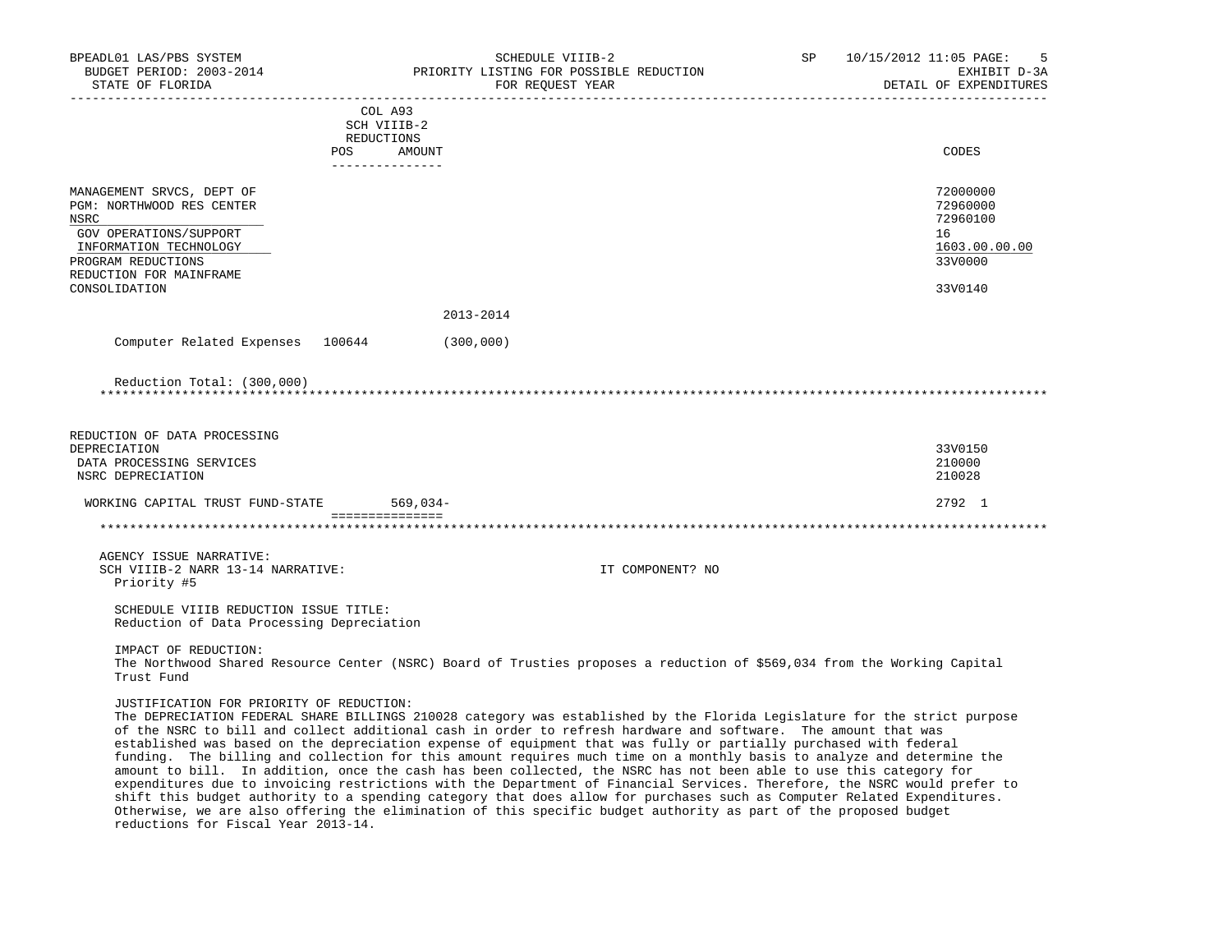| BPEADL01 LAS/PBS SYSTEM<br>BUDGET PERIOD: 2003-2014<br>STATE OF FLORIDA | PRIORITY LISTING FOR POSSIBLE REDUCTION                                                                                  | SCHEDULE VIIIB-2<br>FOR REQUEST YEAR | SP 10/15/2012 11:05 PAGE:<br>6<br>EXHIBIT D-3A<br>DETAIL OF EXPENDITURES |
|-------------------------------------------------------------------------|--------------------------------------------------------------------------------------------------------------------------|--------------------------------------|--------------------------------------------------------------------------|
|                                                                         | COL A93                                                                                                                  |                                      |                                                                          |
|                                                                         | SCH VIIIB-2                                                                                                              |                                      |                                                                          |
|                                                                         | REDUCTIONS<br>POS<br>AMOUNT                                                                                              |                                      | CODES                                                                    |
|                                                                         | _______________                                                                                                          |                                      |                                                                          |
| MANAGEMENT SRVCS, DEPT OF                                               |                                                                                                                          |                                      | 72000000                                                                 |
| PGM: NORTHWOOD RES CENTER                                               |                                                                                                                          |                                      | 72960000                                                                 |
| <b>NSRC</b>                                                             |                                                                                                                          |                                      | 72960100                                                                 |
| GOV OPERATIONS/SUPPORT                                                  |                                                                                                                          |                                      | 16                                                                       |
| INFORMATION TECHNOLOGY                                                  |                                                                                                                          |                                      | 1603.00.00.00                                                            |
| PROGRAM REDUCTIONS                                                      |                                                                                                                          |                                      | 33V0000                                                                  |
| REDUCTION OF DATA PROCESSING                                            |                                                                                                                          |                                      |                                                                          |
| DEPRECIATION                                                            |                                                                                                                          |                                      | 33V0150                                                                  |
|                                                                         |                                                                                                                          |                                      |                                                                          |
| CALCULATION METHODOLOGY:                                                | Per stated budget authority in the General Appropriations Act for Fiscal Year 2012-13.                                   |                                      |                                                                          |
|                                                                         |                                                                                                                          |                                      |                                                                          |
| STATUTORY CHANGE:<br>Not Applicable.                                    |                                                                                                                          |                                      |                                                                          |
|                                                                         |                                                                                                                          |                                      |                                                                          |
| DISTRIBUTION METHODOLOGY:                                               | This issue is specific to DEPRECIATION FEDERAL SHARE BILLINGS 210028 category.                                           |                                      |                                                                          |
| CALCULATIONS:                                                           |                                                                                                                          |                                      |                                                                          |
|                                                                         |                                                                                                                          | Fiscal Year<br>2013-2014             |                                                                          |
|                                                                         | Data Processing Services NSRC Depreciation 210028                                                                        | (569, 034)                           |                                                                          |
| Reduction Total: (569,034)                                              |                                                                                                                          |                                      |                                                                          |
| REDUCTION FOR STORAGE PLATFORM                                          |                                                                                                                          |                                      | 33V0170                                                                  |
| SPECIAL CATEGORIES                                                      |                                                                                                                          |                                      | 100000                                                                   |
| COMPUTER RELATED EXPENSES                                               |                                                                                                                          |                                      | 100644                                                                   |
| WORKING CAPITAL TRUST FUND-STATE 131,910-                               |                                                                                                                          |                                      | 2792 1                                                                   |
|                                                                         | and a concern contract of the contract of the contract of the contract of the contract of the contract of the            |                                      |                                                                          |
|                                                                         |                                                                                                                          |                                      |                                                                          |
| AGENCY ISSUE NARRATIVE:                                                 |                                                                                                                          |                                      |                                                                          |
| SCH VIIIB-2 NARR 13-14 NARRATIVE:<br>Priority #1                        |                                                                                                                          | IT COMPONENT? NO                     |                                                                          |
|                                                                         |                                                                                                                          |                                      |                                                                          |
| SCHEDULE VIIIB REDUCTION ISSUE TITLE:<br>Reduction for Storage Platform |                                                                                                                          |                                      |                                                                          |
| IMPACT OF REDUCTION:                                                    |                                                                                                                          |                                      |                                                                          |
|                                                                         | The Northwood Shared Resource Center (NSRC) Board of Trusties proposes a reduction of \$133,910 from the Working Capital |                                      |                                                                          |

 The Northwood Shared Resource Center (NSRC) Board of Trusties proposes a reduction of \$133,910 from the Working Capital Trust Fund that will reduce storage through Unisys platform.